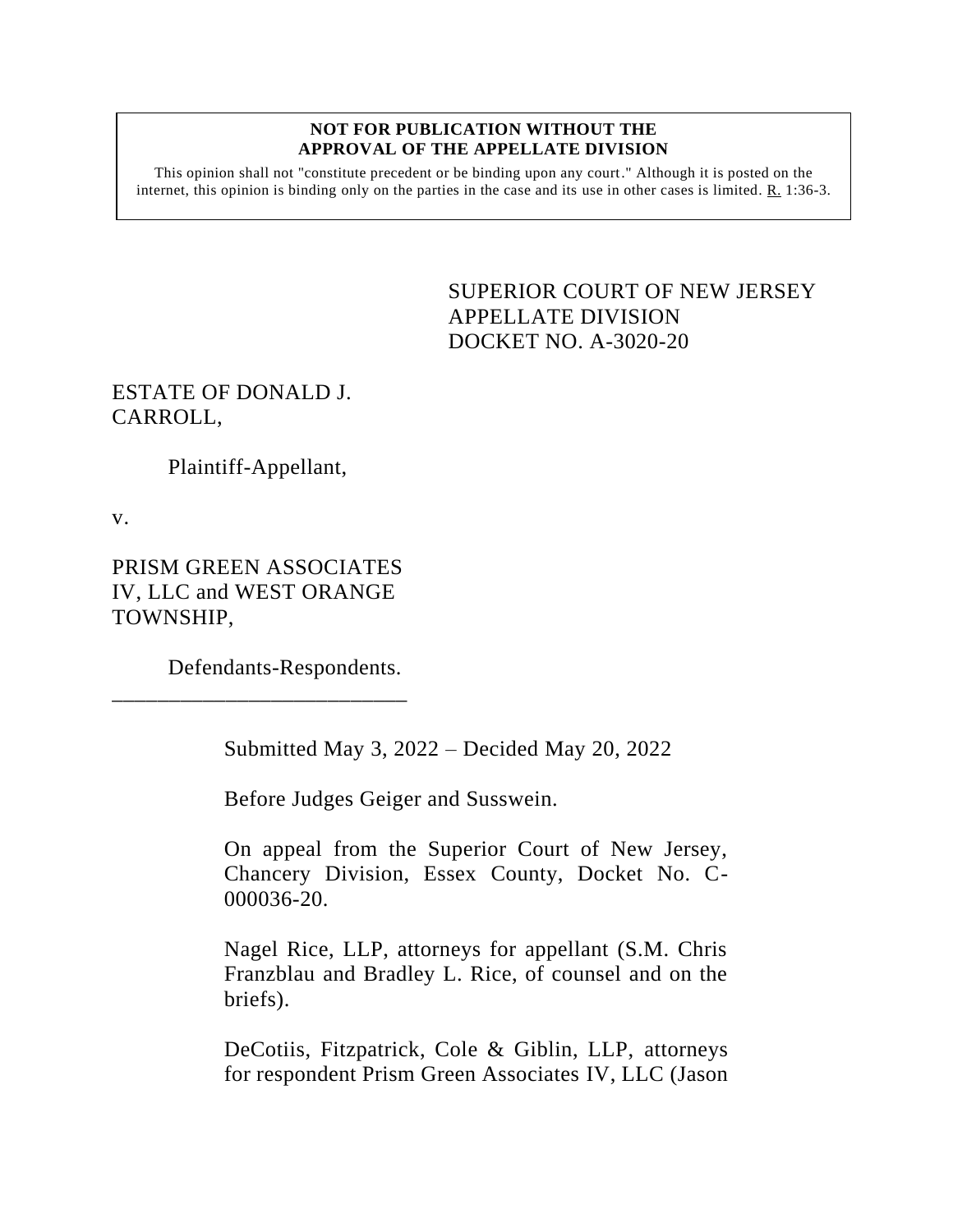M. Hyndman, of counsel and on the brief; Christian J. DiIenno, on the brief).

Trenk Isabel, attorneys for respondent Township of West Orange, join in the brief of respondent Prism Green Associates IV, LLC.

## PER CURIAM

Plaintiff Estate of Donald J. Carroll (Estate) appeals from Chancery Division orders that granted summary judgment to defendants Prism Green Associates IV, LLC (PRISM) and Township of West Orange (Township), and denied plaintiff's cross-motion for summary judgment. We affirm.

We take the following facts from the record. In March 2000, the Township authorized the Township of West Orange Planning Board (Planning Board) to conduct a preliminary investigation to determine whether an area that encompassed plaintiff's properties (the Downtown Redevelopment Area) met the criteria for designation as "an area in a need of redevelopment" as defined in the Local Redevelopment and Housing Law (LRHL), N.J.S.A. 40A:12A-1 to -49. The Planning Board investigated the Downtown Redevelopment Area and presented its determination to the Township's governing body. In 2000, the Township's governing body passed a resolution designating the Downtown Redevelopment Area as "an area in need of redevelopment" and directed the Planning Board to prepare a Redevelopment Plan for the Downtown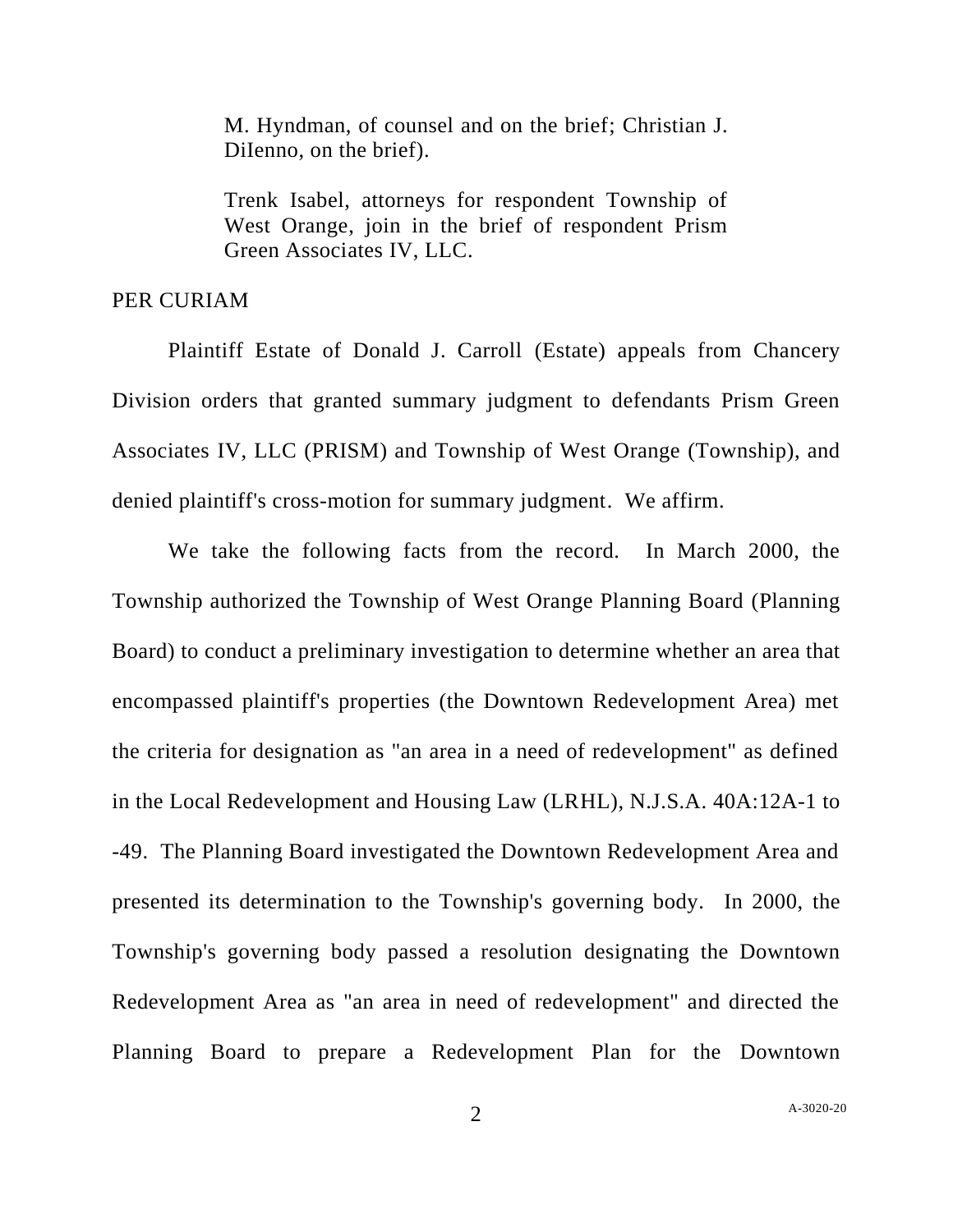Redevelopment Area. The Planning Board held public hearings on the plan on February 7, September 25, and December 11, 2002.

On February 9, 2003, the Township's governing body considered the record compiled by the Planning Board and adopted an ordinance approving the 2003 Downtown Redevelopment Plan (Redevelopment Plan) for the Downtown Redevelopment Area. The property that is the subject of this action (the Property) lies within the Downtown Redevelopment Area and is authorized for acquisition by PRISM or the Township under the Redevelopment Plan.

In April 2006, the Township began the process of designating a developer for the Downtown Redevelopment Area that included the preparation and issuance of a Request for Qualifications and Concept Plans, the receipt of proposals submitted in response, and consideration of changes set forth in the proposal submitted by PRISM. The Township referred the proposed changes to the Redevelopment Plan to the Planning Board.

On August 15, 2006, the Township's governing body adopted an Ordinance approving the Amended Redevelopment Plan, which included the Property as potential properties for acquisition. The Amended Redevelopment Plan includes a section titled Acquisition Plan, which provides:

> The Downtown Redevelopment Area is comprised of a mix of uses including residential and

> > A[-3020-20](#page-0-0)

3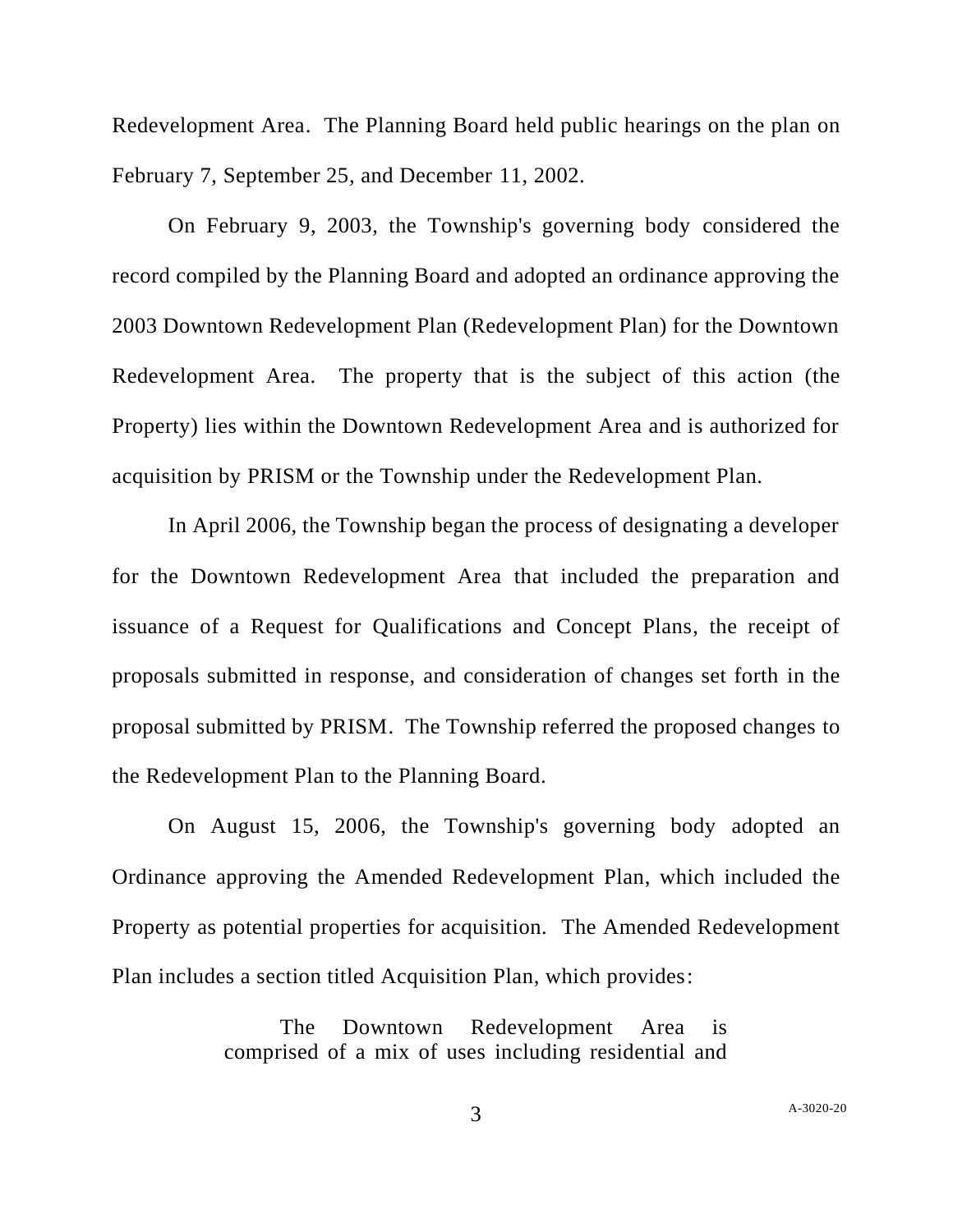commercial uses as well as vacant land, underutilized properties and incompatible industrial land uses. It is important that the Redevelopment Area be redeveloped in a comprehensive manner that accommodates and preserve the conforming and desirable land uses.

At the same time it is important that incompatible land uses, vacant land, property, dilapidated buildings, unsafe conditions and other impediments to proper development be removed in an orderly, planned and phased manner. At this time, it is anticipated that any property to be acquired within the Redevelopment Area will be purchased and assembled by private development interests. However, if acquisition in this manner proves to be unsuccessful, municipal acquisition by eminent domain will be pursued in order to create properly planned and developable parcels of land.

The Amended Redevelopment Plan further states:

This Redevelopment Plan authorizes the Township to exercise its power of eminent domain on all properties located within the Downtown Redevelopment Area to acquire property or to eliminate any restrictive covenants, easements, or similar property interests which may undermine the implementation of a redevelopment project. The Township, however, plans to continue working with affected property owners and businesses to promote private redevelopment of the parcels within the Downtown Redevelopment Area.

. . . .

Prior to the commencement of any new construction, reconstruction, or rehabilitation of any existing structure; a site plan for such shall be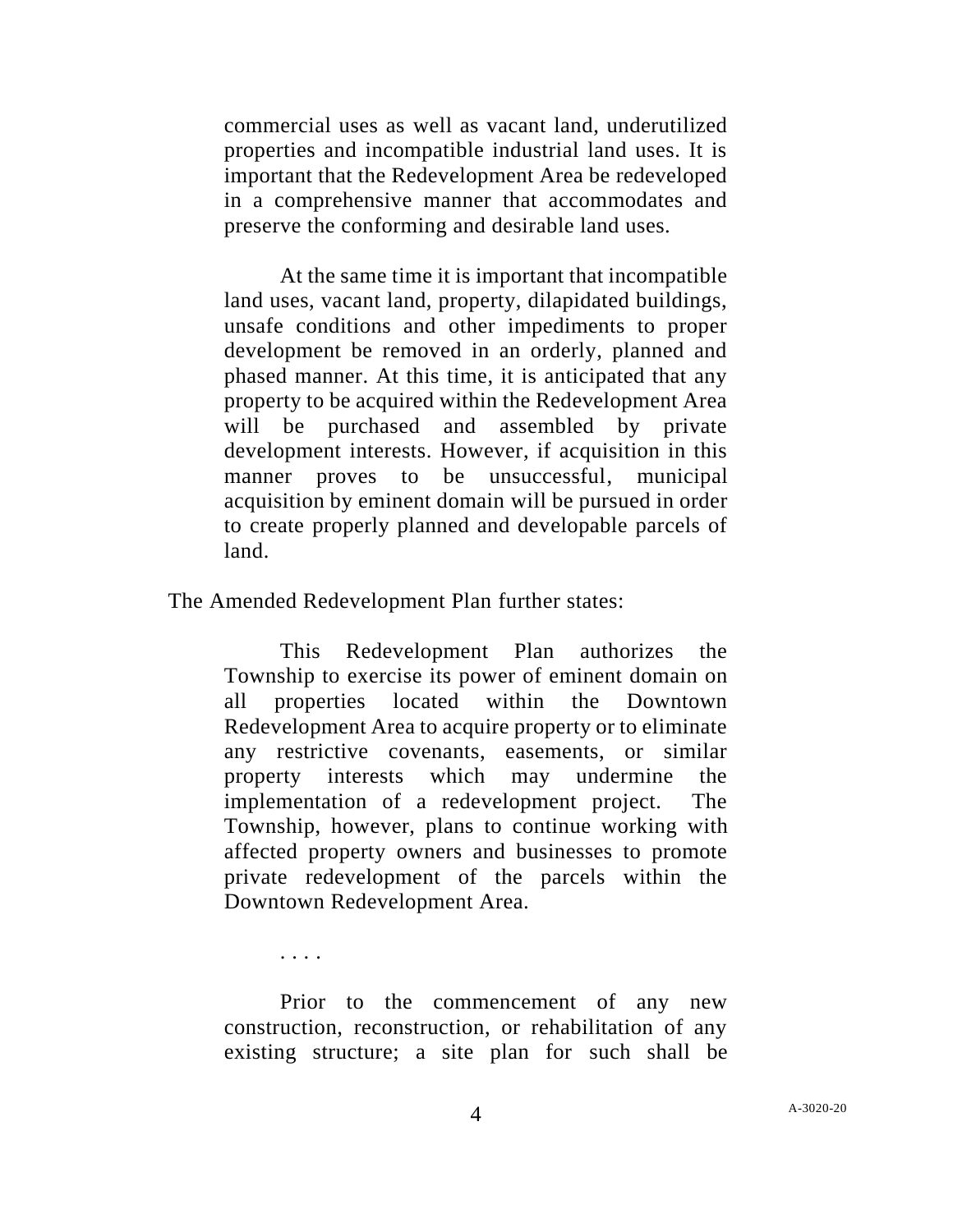submitted by the developer or property owner to the Planning Board for review, so that compliance of such plans with the Plan and Plan amendments can be determined. No Building Permit shall be issued for any work requiring site plan review within the Area, without prior site plan review and approval of such work by the Planning Board. Regular maintenance and minor repair shall not require Planning Board review.

On December 20, 2006, the Township entered into an agreement (2006 Agreement) with PRISM for redevelopment of the Downtown Redevelopment Area, including the Property, in accordance with the Redevelopment Plan. PRISM's principal and Senior Vice President, Eugene Diaz, executed the 2006 Agreement on PRISM's behalf.

Section 3.3(a) of the 2006 Agreement governs acquisition of designated properties under the Redevelopment Plan. It provides: "Redeveloper agrees to use commercially reasonable efforts to acquire title to the Acquisition Parcels in an arm's length transaction between Redeveloper and the current owners of such properties." Under Section 3.3(b), upon written notice from the Redeveloper, "and at the sole cost and expense of Redeveloper, the Township agrees to diligently pursue acquisition of the designated parcels" identified in the notice. Section 4.1 provides that while the Agreement remains in effect, "[PRISM] shall have the exclusive right to redevelop Township-Owned Property and the Acquisition Parcels, once acquired."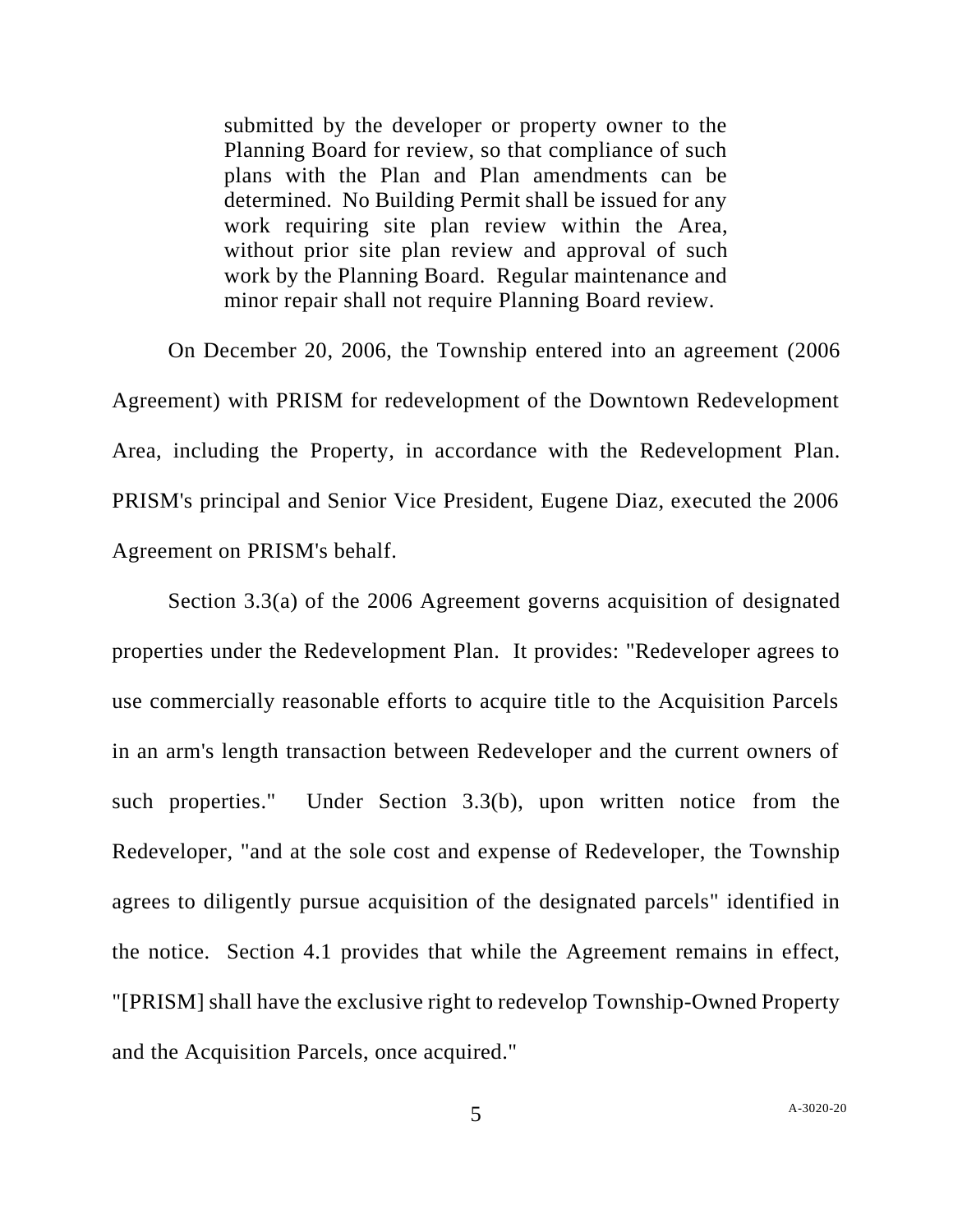The Township adopted additional amendments to the Redevelopment Plan in February 2007 and December 2010, which affirmed the Township's commitment to allowing property owners to redevelop their own properties in accordance with the Redevelopment Plan. Neither amendment changed Section 3.3 of the 2006 Agreement. On June 1, 2018, the Township and PRISM entered into the 2018 Agreement, amending and addressing the second phase of development contemplated in the 2006 Agreement. Diaz executed the 2018 Agreement on PRISM's behalf.

Section 3.3 of the 2018 Agreement similarly provides that PRISM would utilize commercially reasonable efforts to acquire the Acquisition Parcels from the current owners and upon written notice from PRISM, "the Township agree[d] to diligently pursue acquisition of the designated parcels . . . ." The 2018 Agreement established a four-phase construction schedule (Phases 2A through 2D). Implementation of the project was addressed in Section 4.1 of the Agreement. Subsection 4.1(a) sets forth the schedule for each phase of the project. Redevelopment of the Property is part of Phase 2C. PRISM is required to apply to the Planning Board for preliminary and final site plan approval within 120 days of the commencement of construction of Phase 2B. PRISM is also required to commence construction of Phase 2C within thirty days of receipt of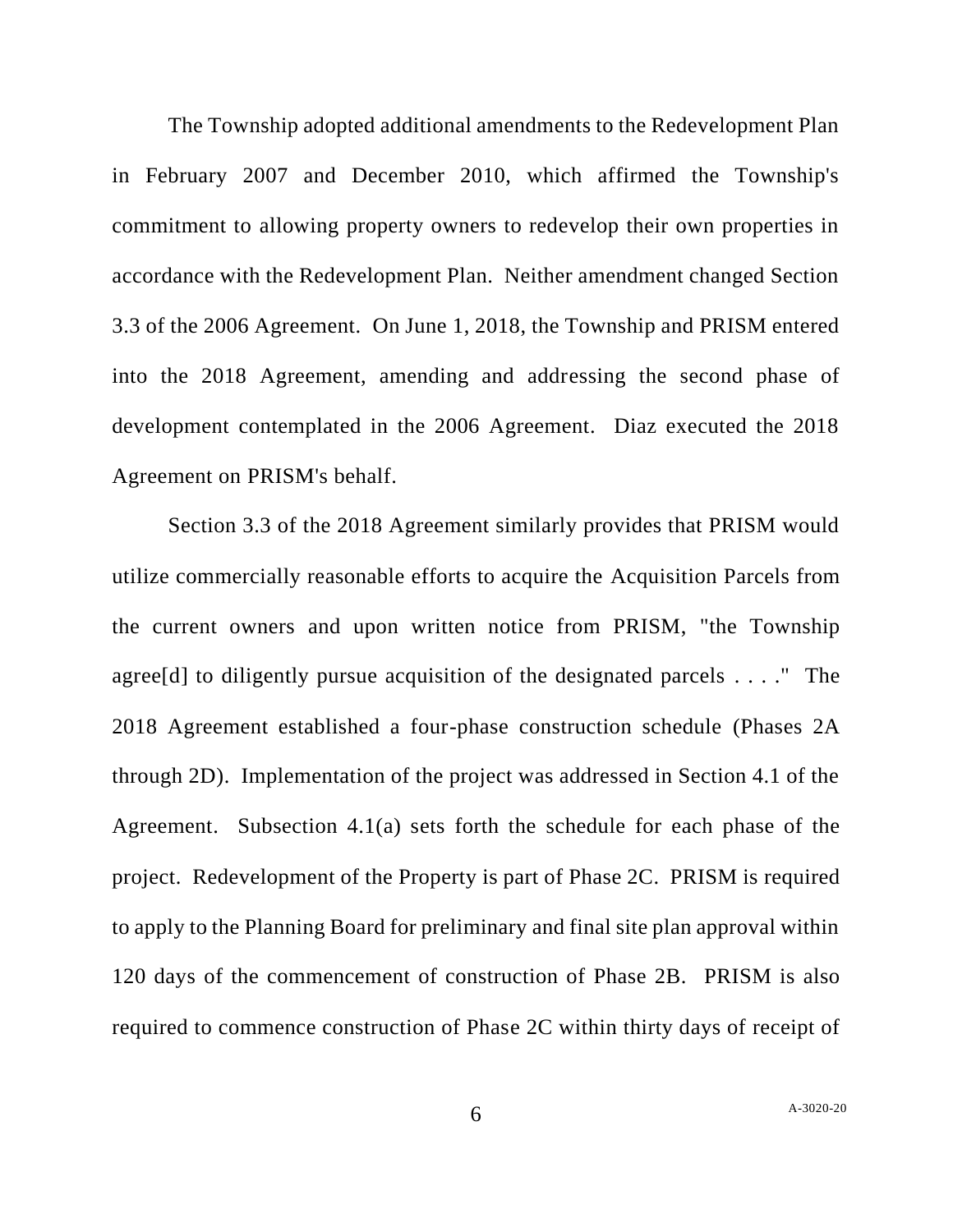final building permits. PRISM estimated that construction of Phase 2C would be completed within twelve months of commencement of construction.

Diaz was the only person deposed by the Estate. Diaz testified that when the 2006 and 2018 Agreements were negotiated between PRISM and the Township, there was no mention of current property owners as beneficiaries of the Redevelopment Agreement. He also testified that construction of Phase 2B had not yet commenced. He explained that although uncompleted contingencies had delayed the commencement of construction of Phase 2B, PRISM had not been declared in default of the Agreement.

Donald J. Carroll owned the Property, designated as Block 64, Lots 3 and 25 on the Township Tax Map, that became part of the Estate when he died in July 2018. Lot 25 contained a commercial building and Lot 3 contained a junkyard. In May 2016, Carroll entered a one-year triple net lease with Hudson Invalid Coach LLC that included a portion of the property. The lease provided for renewals. The initial rent under the lease was for \$66,000 per year (\$5,500 per month) with an annual five percent increase per year. In August 2017, Carroll agreed to let the tenant sublease a portion of the property, increasing the base monthly rent by an additional \$36,000 per year (\$3,000 per month) with a yearly five percent cost of living increase. For reasons not included in the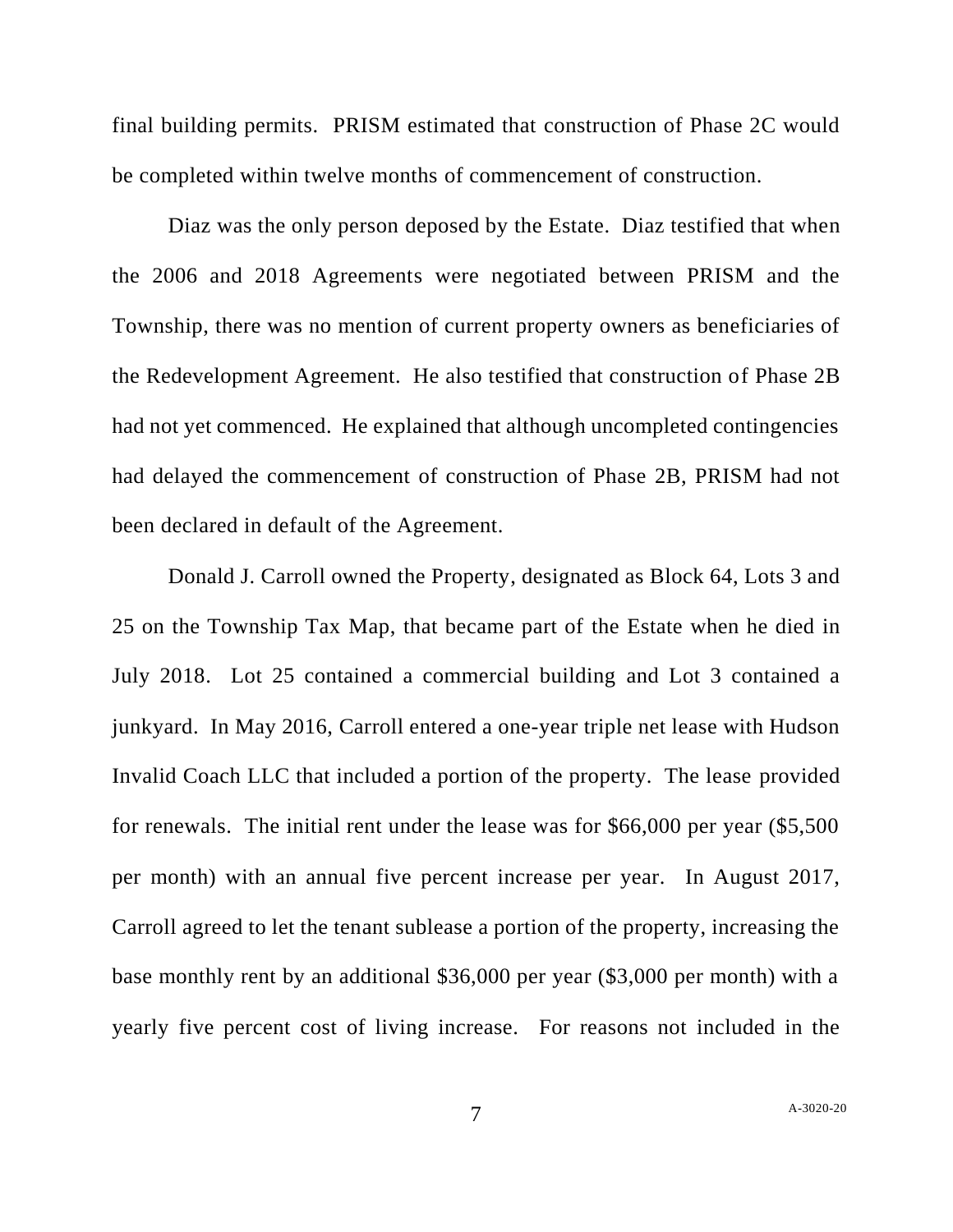record, the Estate declined to further renew the lease, but allowed the tenant rent on a month-to-month basis until December 31, 2020. The property has remained vacant since then.

Between January 15, 2021, and February 28, 2021, two interested parties inquired whether the Property could be purchased for \$650,000. Those parties declined to purchase the property after learning about the Agreement between PRISM and the Township because of PRISM's right to acquire the Property and, if unsuccessful, have the Township acquire the Property through a negotiated sale or eminent domain. Although the Estate was willing to sell the Property to PRISM or the Township, it did not subsequently market the Property for sale. PRISM claims that at no point prior to Carroll's death did anyone contact it to express an interest in selling the Property. PRISM has not made an offer to purchase the Property and has not been compelled to do so by the Township.

The Estate listed the following annual expenses for the Property: real estate taxes \$18,000, property management fees \$7,200, insurance \$10,000, utilities \$6,000. It also claimed it suffered lost rental income due to the Agreement.

On February 28, 2020, the Estate filed a complaint and order to show cause initiating this action against PRISM and the Township. The Estate

8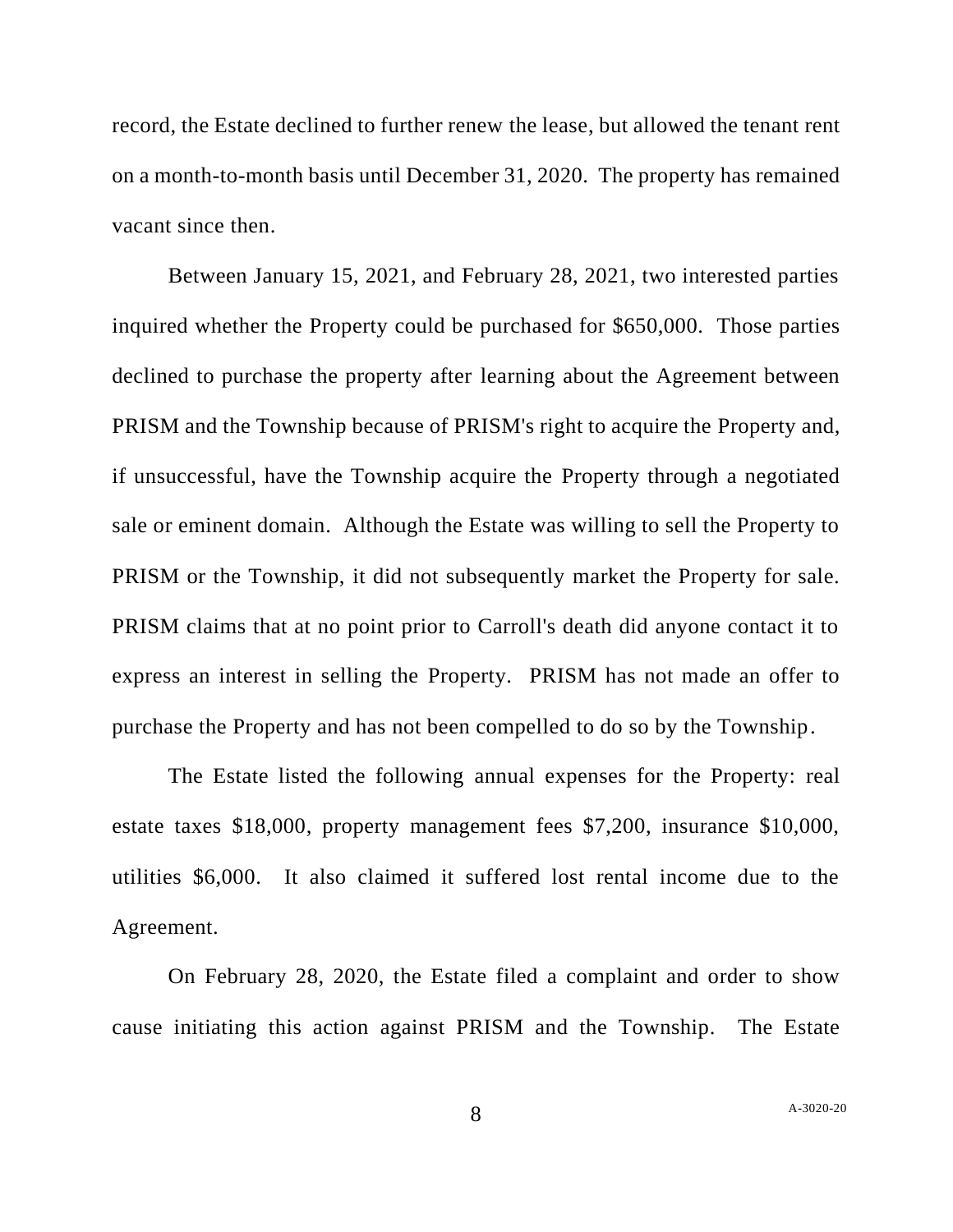asserted a third-party beneficiary claim, and alleged defendants breached the Redevelopment Plan and the Agreement (count one); and inverse condemnation by the Township (count two). The Estate's complaint alleged that selling the Property is necessary for the Executor to finish carrying out his duties and close out the Estate. The Estate sought damages and reimbursement for upkeep expenses and claimed the Estate cannot be properly probated until the property is sold. The Estate alleged it is a third-party beneficiary of the Agreement and that PRISM's failure to purchase the Property and the Township's refusal to compel Prism to do so constituted a breach of contract and the implied covenant of good faith and fair dealing.

Count one demanded the following relief: (1) compelling PRISM to specifically perform and acquire the Property within sixty days; (2) damages and costs caused by defendants' delays in acquiring the property; (3) compelling PRISM to immediately plan and develop the Property in accordance with the Redevelopment Plan and the Agreement; (4) compelling PRISM to immediately assume control and possession of the Property and to secure the Property to prevent further environmental damage; (5) compelling defendant to reimburse the Estate for taxes paid during the delay in acquisition; (6) payment of the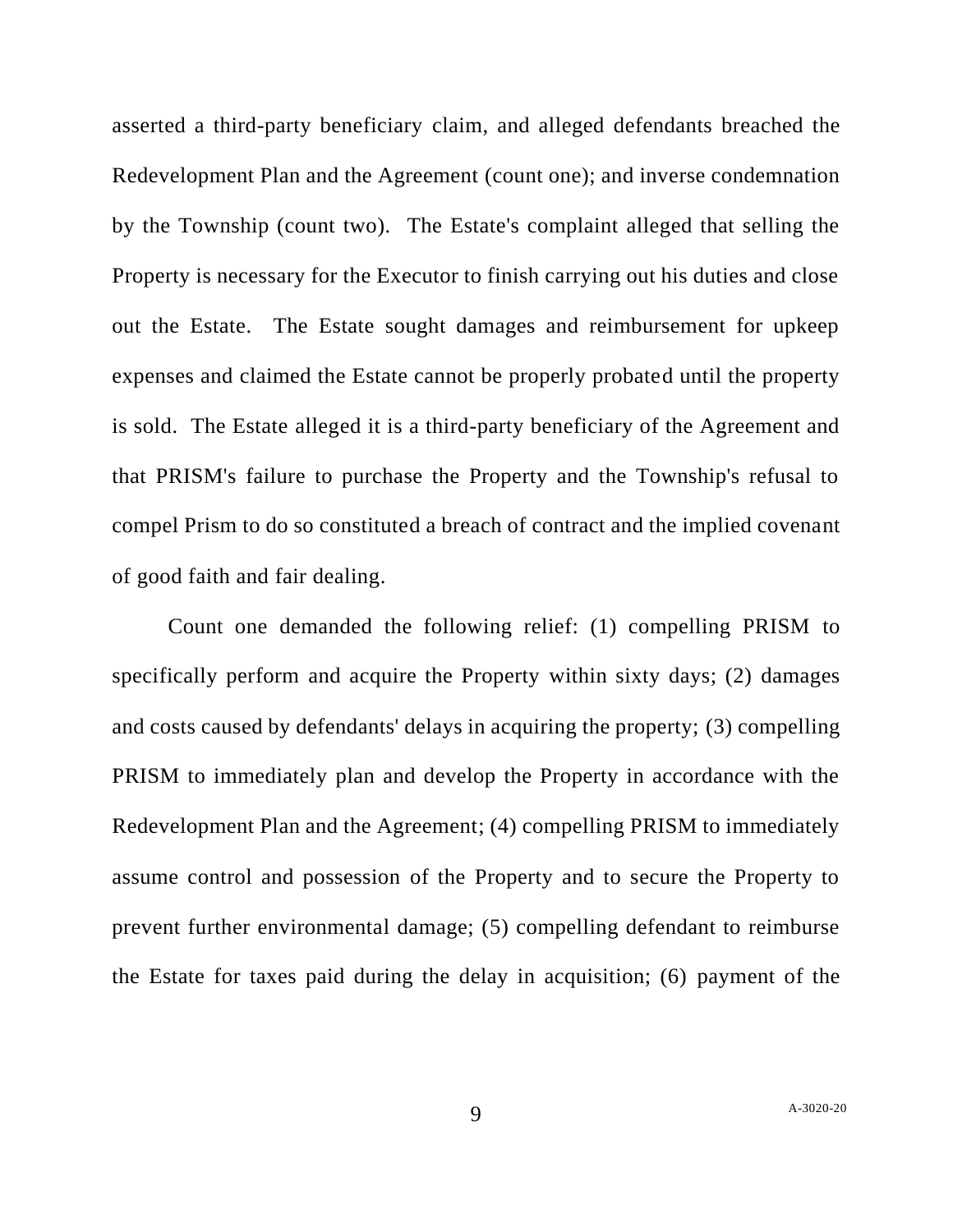purchase for the Property within sixty days with interest thereon from January 1, 2007; and (7) an award of counsel fees and costs.

In April 2020, defendants filed motions to dismiss the complaint under Rule 4:6-2(e) for failure to state a claim upon which relief may be granted. On June 9, 2020, the court denied the motions. The order noted that the Estate had withdrawn the inverse condemnation claim pleaded in count two and accordingly, count two was dismissed.

During a management conference in February 2021, the court limited discovery to the threshold issues of standing and liability, with the understanding that further discovery would be permitted if the Estate could establish standing and liability. A briefing schedule for summary judgment motion practice was also set.

In April 2021, following completion of discovery on the threshold issues, defendants moved for summary judgment. Following oral argument, which focused on whether the Estate was a third-party beneficiary of the Agreement, the trial court granted summary judgment to defendants and denied summary judgment to the Estate.

In its comprehensive written opinion, the trial court recounted the procedural history and set forth its findings of fact. We need not repeat those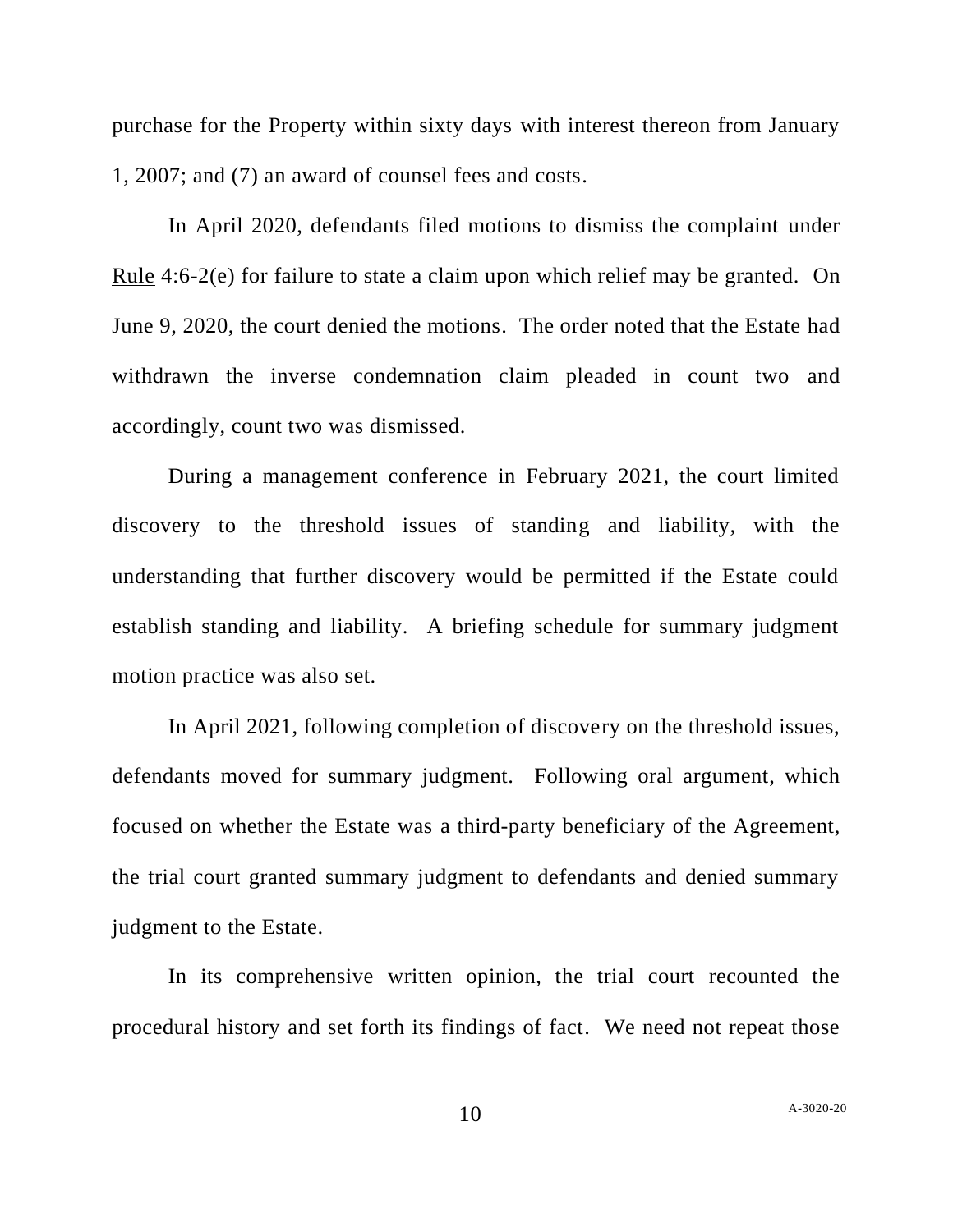findings here. The court found that there was no genuine issue of material fact. It found there was no dispute that plaintiff was not expressly named as a beneficiary in the Redevelopment Agreement. In terms of an implied beneficiary status, the court found that "there is nothing from the agreement(s) that leads this court to conclude that PRISM and the Township intended for Carroll to receive a benefit enforceable in the courts." The surrounding circumstances likewise did not indicate that the Estate was an intended beneficiary having the right to enforce the Agreement. Because the court did not find plaintiff to be a third-party beneficiary, the court dismissed plaintiff's breach of contract claims as moot and granted defendants summary judgment, dismissing the Estate's remaining claims with prejudice. This appeal followed.

On appeal, the Estate argues:

I. STANDARD OF REVIEW.

II. THE TRIAL COURT ERRED IN HOLDING THAT PLAINTIFF IS NOT A THIRD-PARTY BENEFICIARY OF THE REDEVELOPMENT AGREEMENT BETWEEN PRISM AND WEST ORANGE.

> A. New Jersey Law On Third-Party Beneficiaries.

> B. The Redevelopment Agreement And Redevelopment Plan Expressly Designate Plaintiff's Property For Development And Thus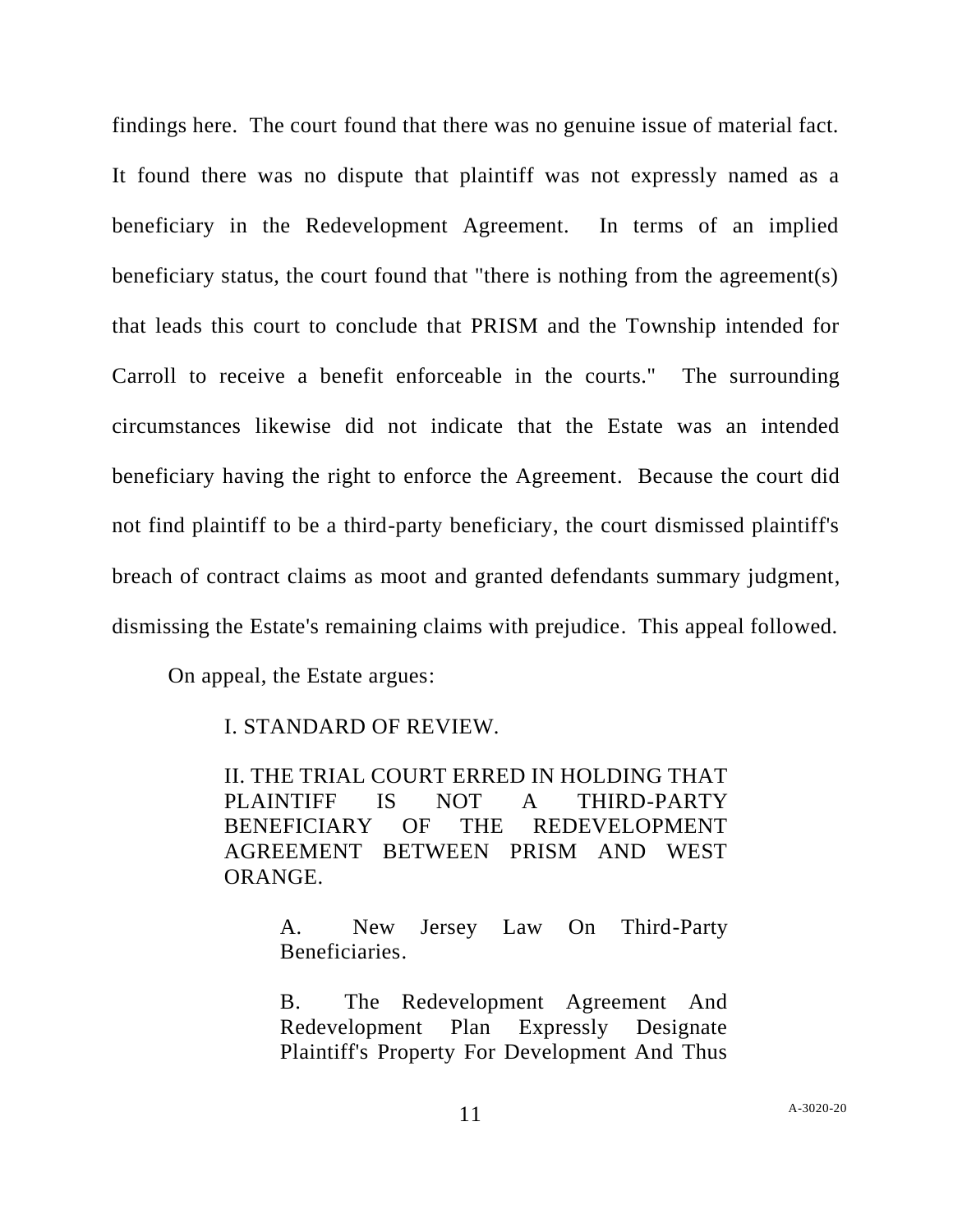Embodies Sufficient Intent To Confer Third-Party Beneficiary Status On Plaintiff.

III. THIS MATTER SHOULD BE REMANDED TO THE TRIAL COURT TO RULE ON PLAINTIFF'S CROSS-MOTION FOR SUMMARY JUDGMENT.

IV. THE TRIAL COURT IMPROPERLY DISREGARDED PLAINTIFF'S EQUITABLE REQUEST FOR ALTERNATIVE RELIEF CONCERNING THE PROPERTY'S CARRYING COSTS.

We review a grant of summary judgment using the same standard that governs the trial court's decision. RSI Bank v. Providence Mut. Fire Ins. Co., 234 N.J. 459, 472 (2018) (citing Bhagat v. Bhagat, 217 N.J. 22, 38 (2014)). Under that standard, summary judgment will be granted when "the competent evidential materials submitted by the parties[,]" viewed in the light most favorable to the non-moving party, show that there are no "genuine issues of material fact" and that "the moving party is entitled to summary judgment as a matter of law." Grande v. Saint Clare's Health Sys., 230 N.J. 1, 24 (2017) (quoting Bhagat, 217 N.J. at 38); accord R. 4:46-2(c). "An issue of material fact is 'genuine only if, considering the burden of persuasion at trial, the evidence submitted by the parties on the motion, together with all legitimate inferences therefrom favoring the non-moving party, would require submission of the issue to the trier of fact.'" Ibid. (quoting Bhagat, 217 N.J. at 38).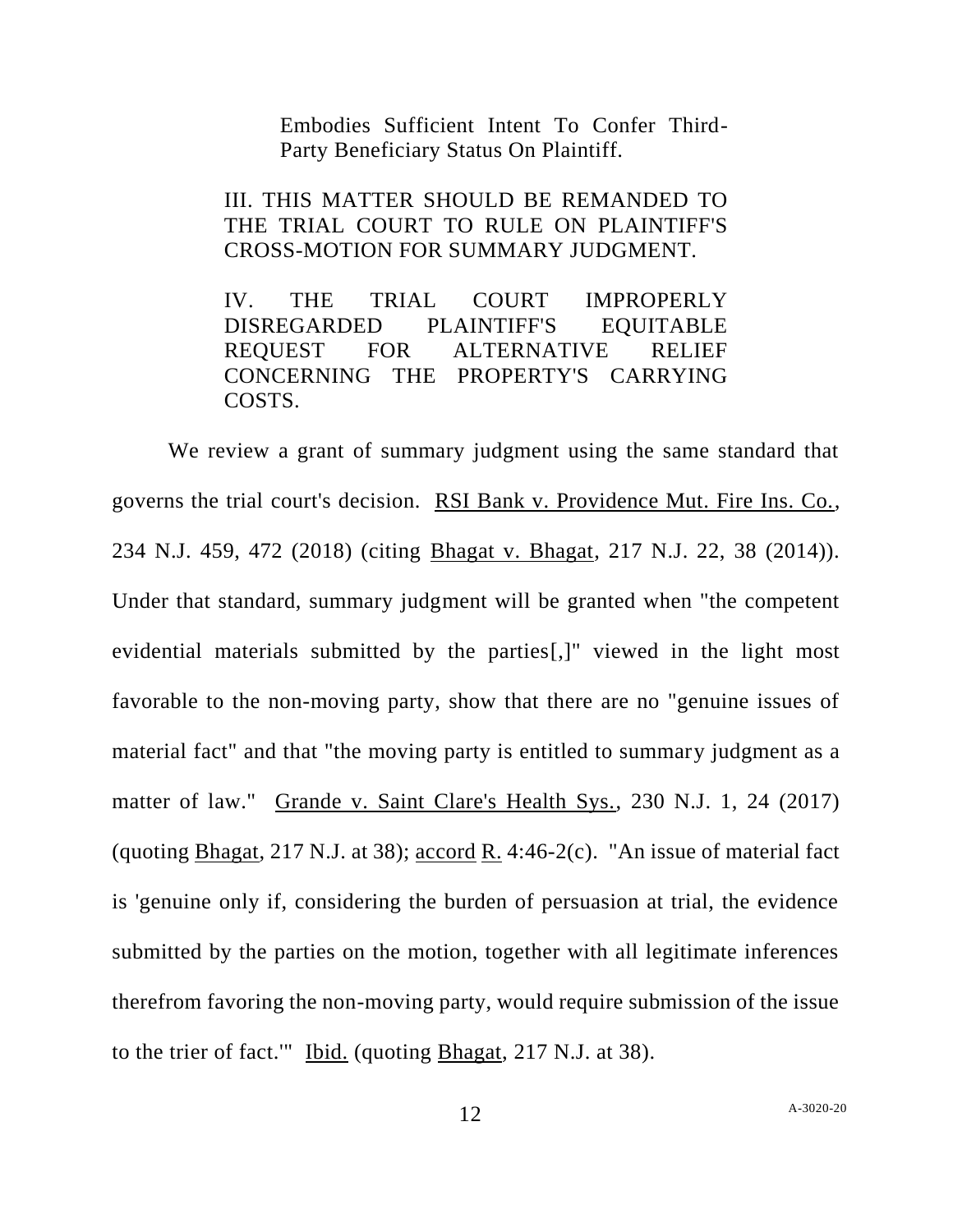We owe no special deference to the trial court's legal analysis. Templo Fuente De Vida Corp. v. Nat'l Union Fire Ins. Co., 224 N.J. 189, 199 (2016). "The interpretation and construction of a contract is a matter of law for the trial court, subject to de novo review on appeal." Cumberland Farms, Inc. v. N.J. Dep't of Env't Prot., 447 N.J. Super. 423, 438 (App. Div. 2016) (citing Fastenberg v. Prudential Ins. Co. of Am., 309 N.J. Super. 415, 420 (App. Div. 1998)).

We first address whether plaintiff has standing to claim breach of contract and violation of the implied covenant of good faith and fair dealing as an intended beneficiary of the Agreement. Because the decedent and the Estate were not parties to the Agreement, the Estate's claims require a threshold finding that it is a third-party beneficiary of the Agreement. We are convinced the trial court correctly ruled that the Estate did not have standing to pursue breach of contract and breach of implied covenant claims against the Township and PRISM because the Estate was not an intended third-party beneficiary of the Agreement.

N.J.S.A. 2A:15-2 provides: "A person for whose benefit a contract is made, either simple or sealed, may sue thereon in any court . . . although the consideration of the contract did not move from him."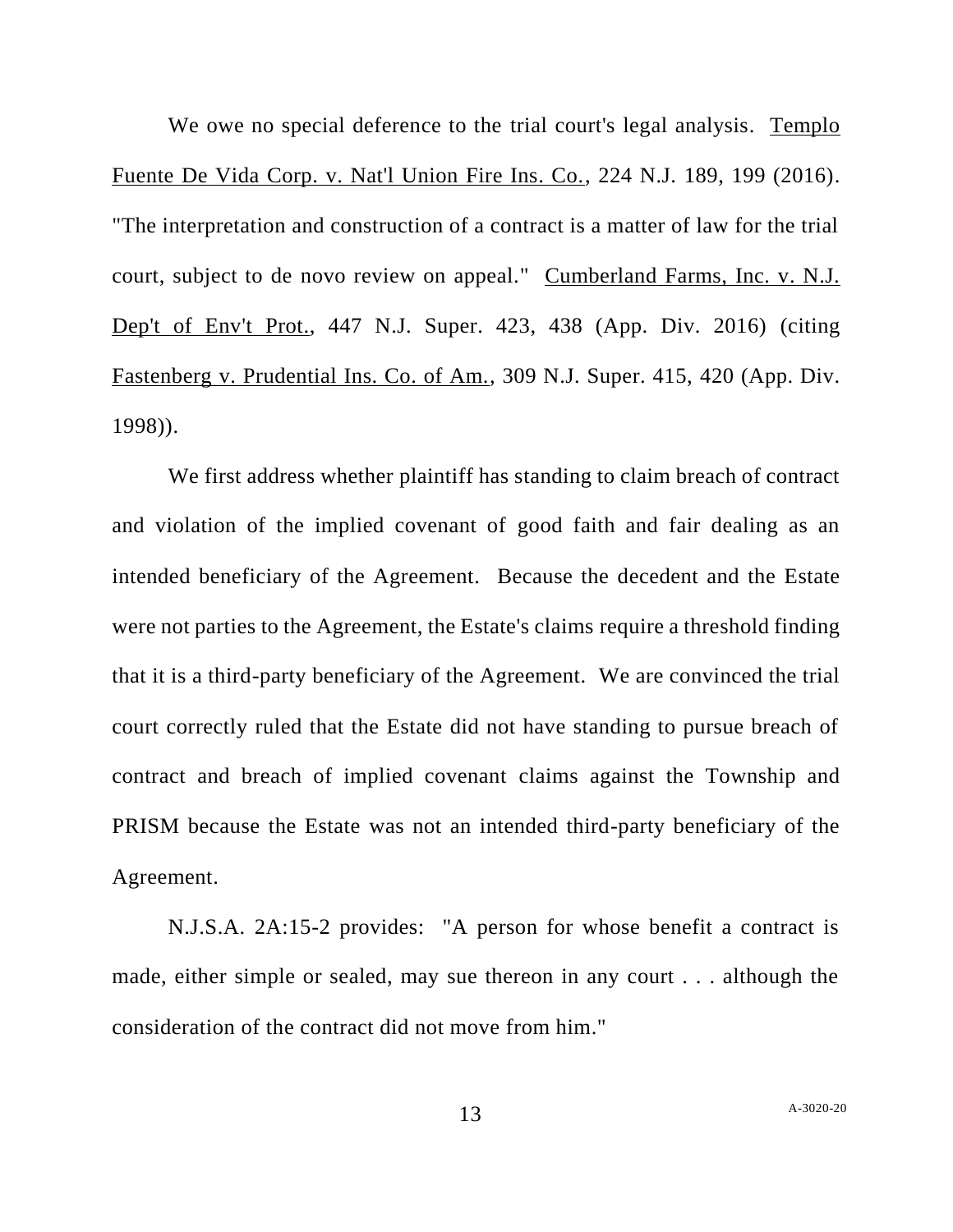A third-party may only enforce a contract if they are an intended beneficiary, rather than an incidental beneficiary, of the agreement. Broadway Maint. Corp. v. Rutgers, State Univ.*,* 90 N.J. 253, 259 (1982) (citing Standard Gas Power Corp. v. New England Cas. Co., 90 N.J.L. 570, 573-74 (E. & A. 1917)). "The determining factor as to the rights of a third[-]party beneficiary is the intention of the parties who actually made the contract." Ibid. (quoting Brooklawn v. Brooklawn Hous. Corp.*,* 124 N.J.L. 73, 76-77 (E. & A. 1940)). "If that intent does not exist, then the third person is only an incidental beneficiary, having no contractual standing." Ibid. (citing Standard Gas Power, 90 N.J.L. at 573-74); accord Rieder Cmtys. v. N. Brunswick, 227 N.J. Super. 214, 221-22 (App. Div. 1988); Restatement (Second) of Contracts § 302 (Am. Law Inst. 1979); 9 John E. Murray, Jr., Corbin on Contracts § 44.1 (rev. ed. 2007).

"Thus, the real test is whether the contracting parties intended that a third party should receive a benefit which might be enforced in the courts; and the fact that such a benefit exists, or that the third party is named, is merely evidence of this intention." Broadway*,* 90 N.J. at 259 (quoting Brooklawn.*,* 124 N.J.L. at 76-77). The contracting parties "may expressly negate any legally enforceable right in a third party. Likewise they may expressly provide for that right." Id. at 260. If the contract is silent on the issue, the court must "examine the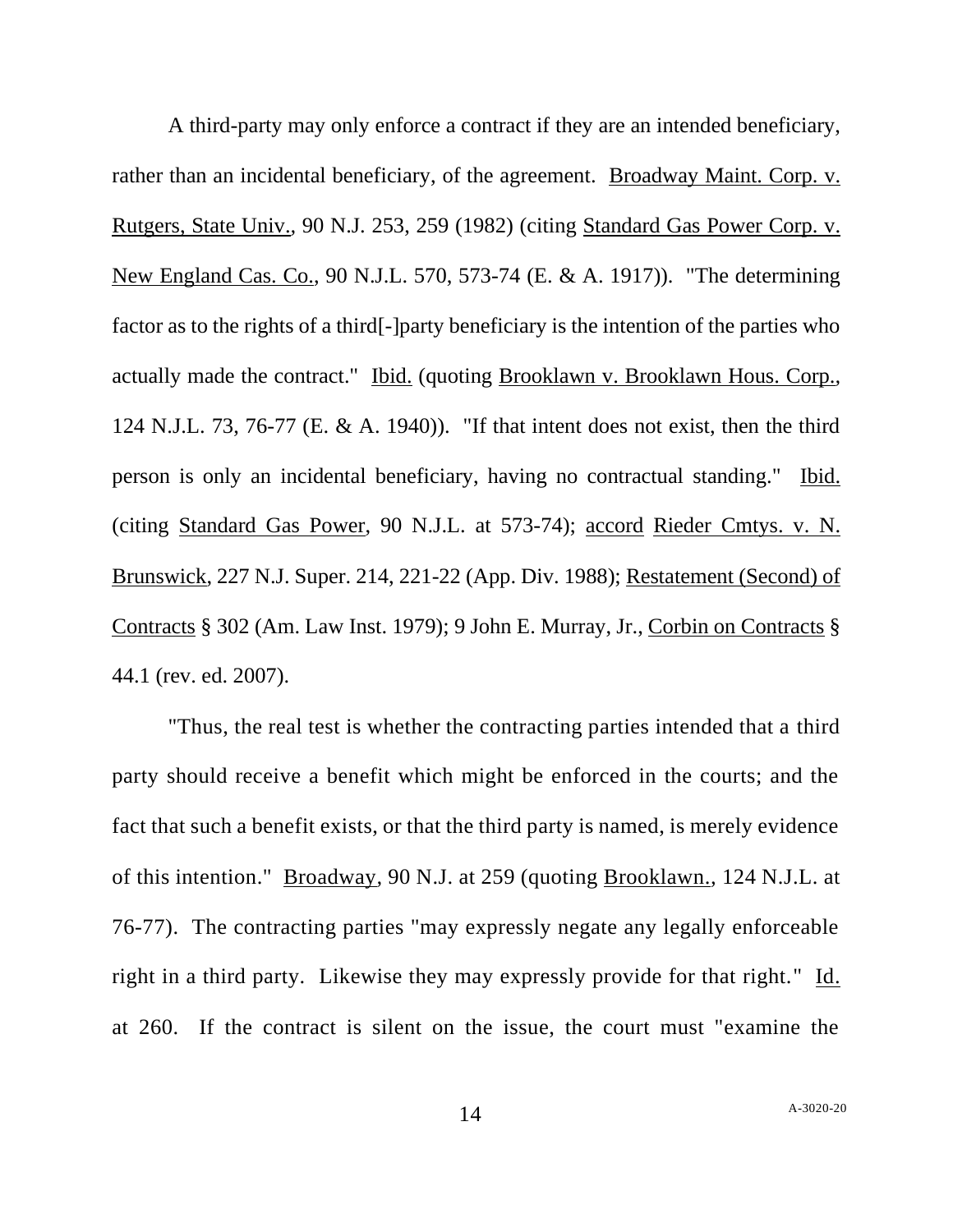pertinent provisions in the agreement and the surrounding circumstances to ascertain that intent." Ibid. (citing Talcott v. H. Corenzwit & Co., 76 N.J 305, 312 (1978)).

The implied covenant of good faith and fair dealing requires that parties to a contract "refrain from doing 'anything which will have the effect of destroying or injuring the right of the other party to receive' the benefits of the contract." Pollack v. Quick Quality Rests., Inc., 452 N.J. Super. 174, 191 (App. Div. 2017) (quoting Brunswick Hills Racquet Club, Inc. v. Route 18 Shopping Ctr. Assocs., 182 N.J. 210, 224-25 (2005)). To prove a breach of the implied covenant, a plaintiff must show that a contract exists between the parties and the defendant acted with bad faith and deprived plaintiff of rights or benefits under the contract. See Wade v. Kessler Inst., 343 N.J. Super. 338, 346-52 (App. Div. 2001) (explaining the different ways our courts have defined the covenant, and the importance of proving bad faith to show breach). A defendant may breach the implied covenant without violating any express terms in a contract. Brunswick Hills, 182 N.J. at 226. However, in the absence of a contract, there can be no breach of the implied covenant. Wade, 343 N.J. Super. at 345 (citing Noye v. Hoffmann-La Roche Inc., 238 N.J. Super. 430, 434 (App. Div. 1990)).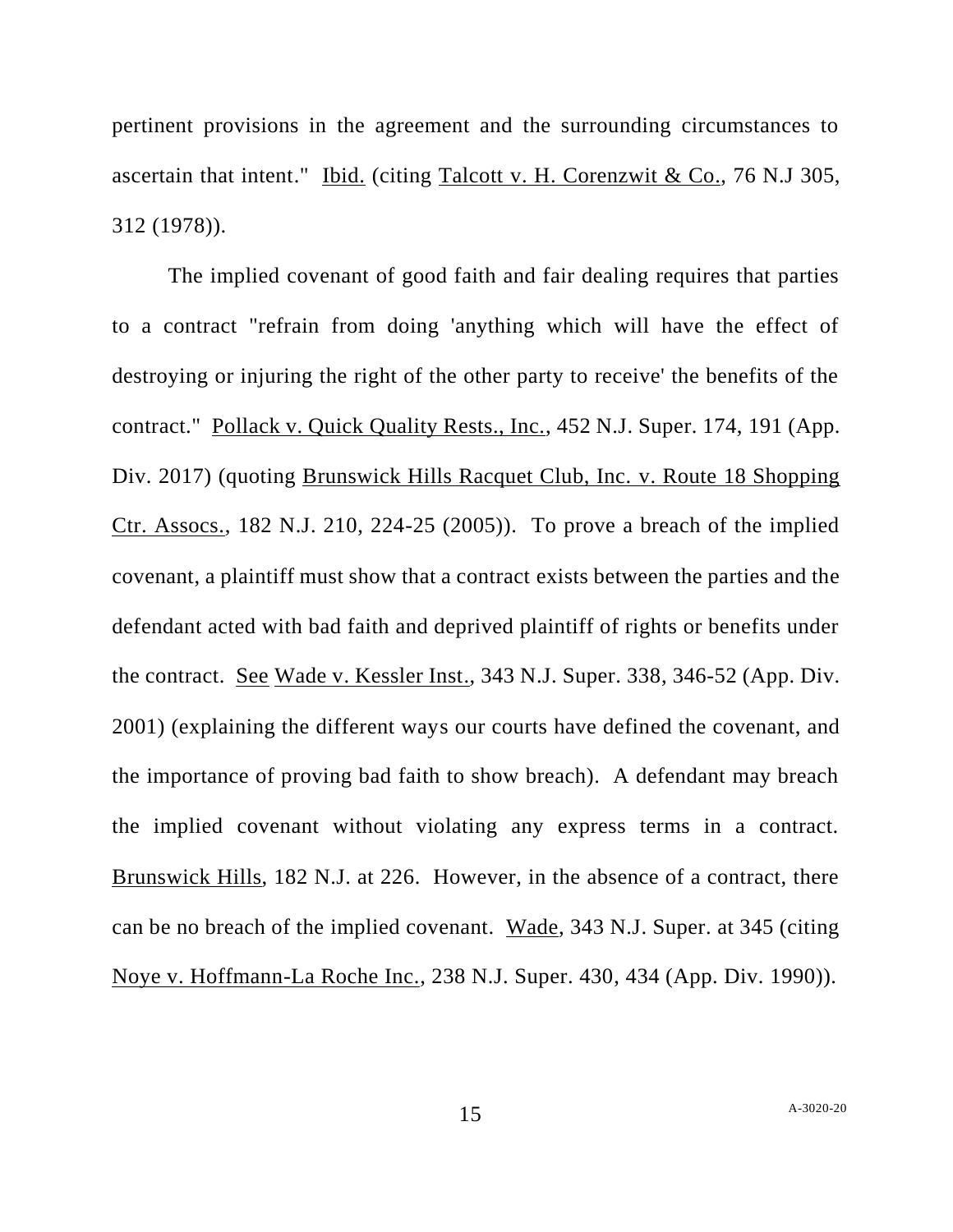Here, the Agreement between the Township and PRISM is silent as to thirdparty beneficiaries. Similarly, the trial court found that there was no express provision in the Redevelopment Plan identifying plaintiff as a third-party beneficiary. In the absence of express language either providing the right or negating it, the court must ascertain the parties' intent based on the contract's provisions and the surrounding circumstances.

The only evidence proffered by the Estate to satisfy its burden of proof was that the plaintiff was named in the Agreement and the Property was identified for acquisition in the Agreement. Naming of a third party in the contract can be evidence of intent but is not dispositive. Brooklawn, 124 N.J.L. at 77. Indeed, the plaintiff in Brooklawn was not found to be a third-party beneficiary despite being named in the contract. Ibid.

The trial court rejected the Estate's claim that the mere mention of Carroll's name or the Property as a Designated Acquisition Parcel "establish[ed] an intent between PRISM and the Township to contract for the benefit of Carroll." The trial court noted that the only direct evidence on the issue of intent was the testimony of PRISM's principal, Eugene Diaz, who testified that "there was absolutely no mention of the current property owners as beneficiaries of the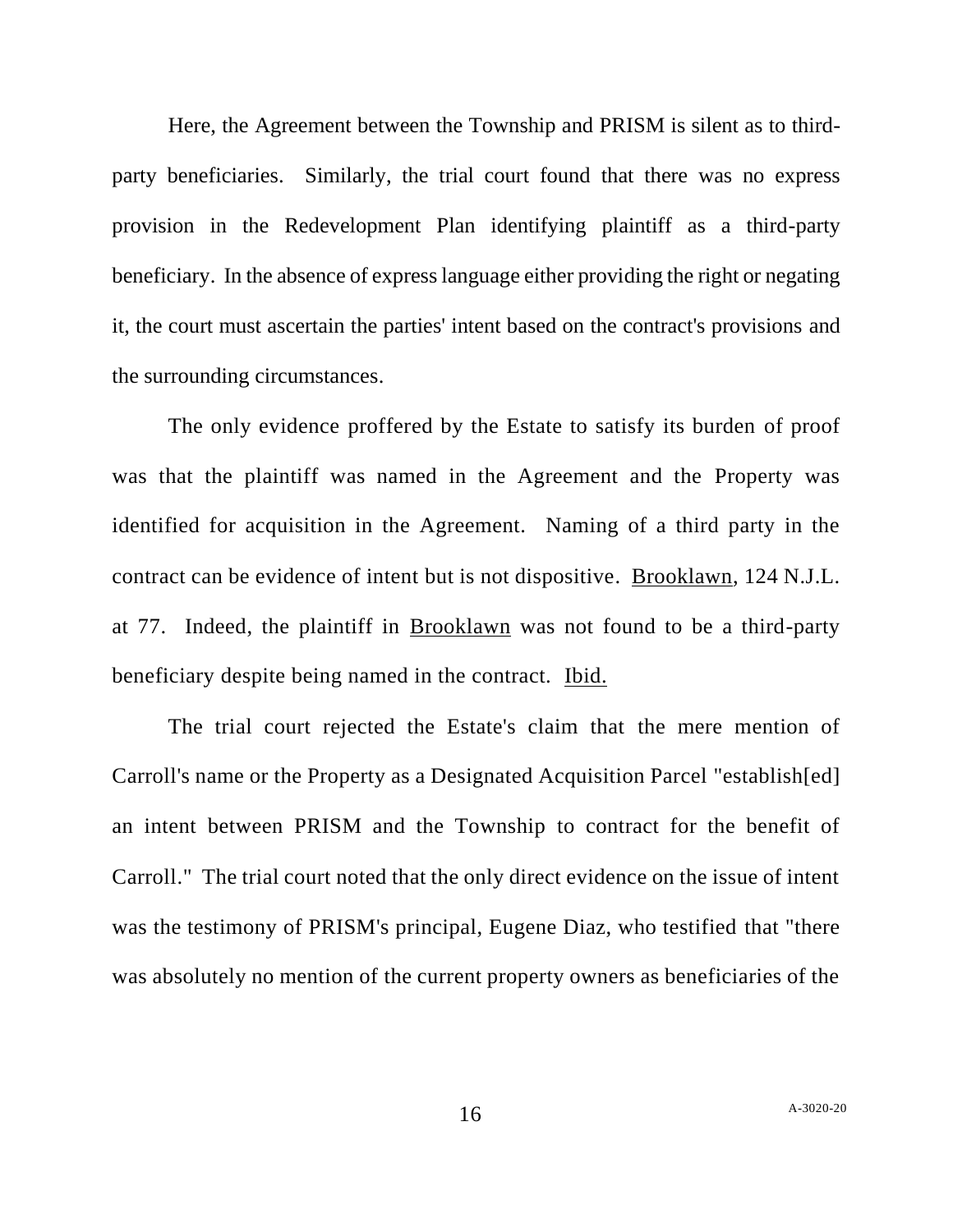Redevelopment Agreement." The Estate did not present any evidence to the contrary, and Diaz was the only person that the Estate deposed.

The trial court further concluded that the provision permitting the Township to invoke eminent domain powers, "and the statutory rights conferred upon [the Estate] thereunder, did not imbue [the Estate] with the contract[ual] right to compel PRISM to acquire [the Property] or provide for any of the other remedies [the Estate] seeks."

The record supports the trial court's findings and legal conclusions. The Agreement's primary goal is to redevelop the Township's downtown area, which includes the Property. Notably absent from the Agreement is any language evidencing an intention that the owners of the properties to be redeveloped were intended beneficiaries. The Estate has not established that the Township and PRISM intended to confer a right to enforce the Agreement upon the decedent or the Estate as intended beneficiaries. The trial court correctly dismissed the Estate's breach of contract, violation of the implied covenant of good faith and fair dealing, and specific performance claims.

In Point III of its brief, the Estate argues that this matter should be remanded to the trial court to rule on the Estate's cross-motion for summary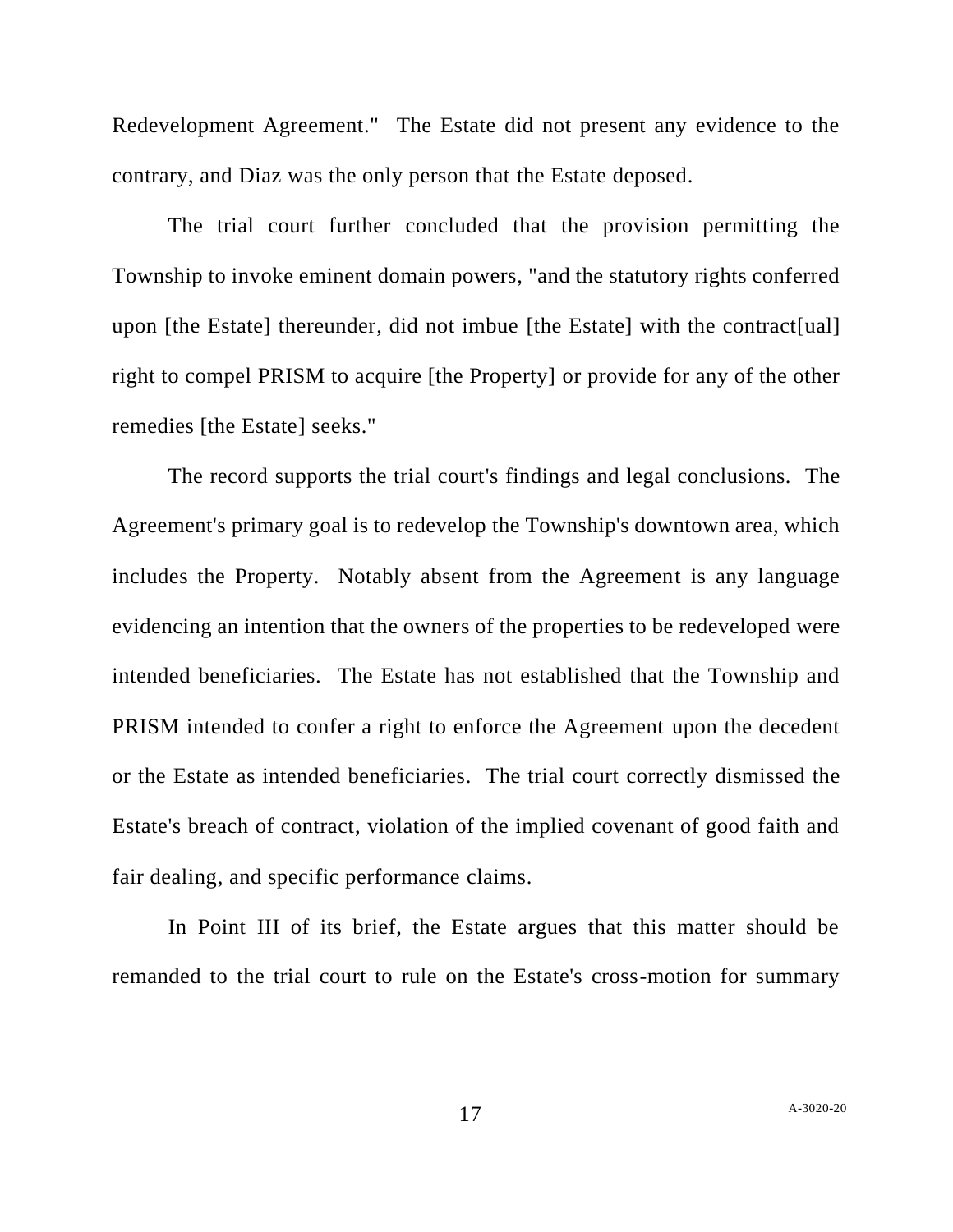judgment. For the reasons we have already stated, this argument lacks sufficient merit to warrant discussion in a written opinion. R.  $2:11-3(e)(1)(E)$ .

In Point IV of its brief, the Estate argues that the trial court improperly disregarded the Estate's request for alternative relief concerning the Property's carrying costs. The Estate contends it was harmed in a manner that offends principles of equity. It claims that PRISM's unwillingness to purchase the Property and the Township's refusal to compel PRISM to act or otherwise acquire the Property is causing the Estate "ongoing harm in rendering the [s]ubject Property unusable and unmarketable." The Estate asserts that it "cannot sell or lease the Property because it can be acquired or subject to eminent domain at the [d]efendants' whim, nor can [the Estate] sue the [d]efendants to force any action."

Notably, the Estate voluntarily withdrew its claim of inverse condemnation against the Township, which was dismissed by the trial court, and did not attempt to reinstate that claim. Although the Estate asserts that upkeep of the Property is too expensive, the Property was leased to a tenant who was paying rent until January 2021. Absent the right to enforce the Agreement as an intended third-party beneficiary, granting the equitable relief sought by the Estate would violate the well-established principle that "it is not the function of